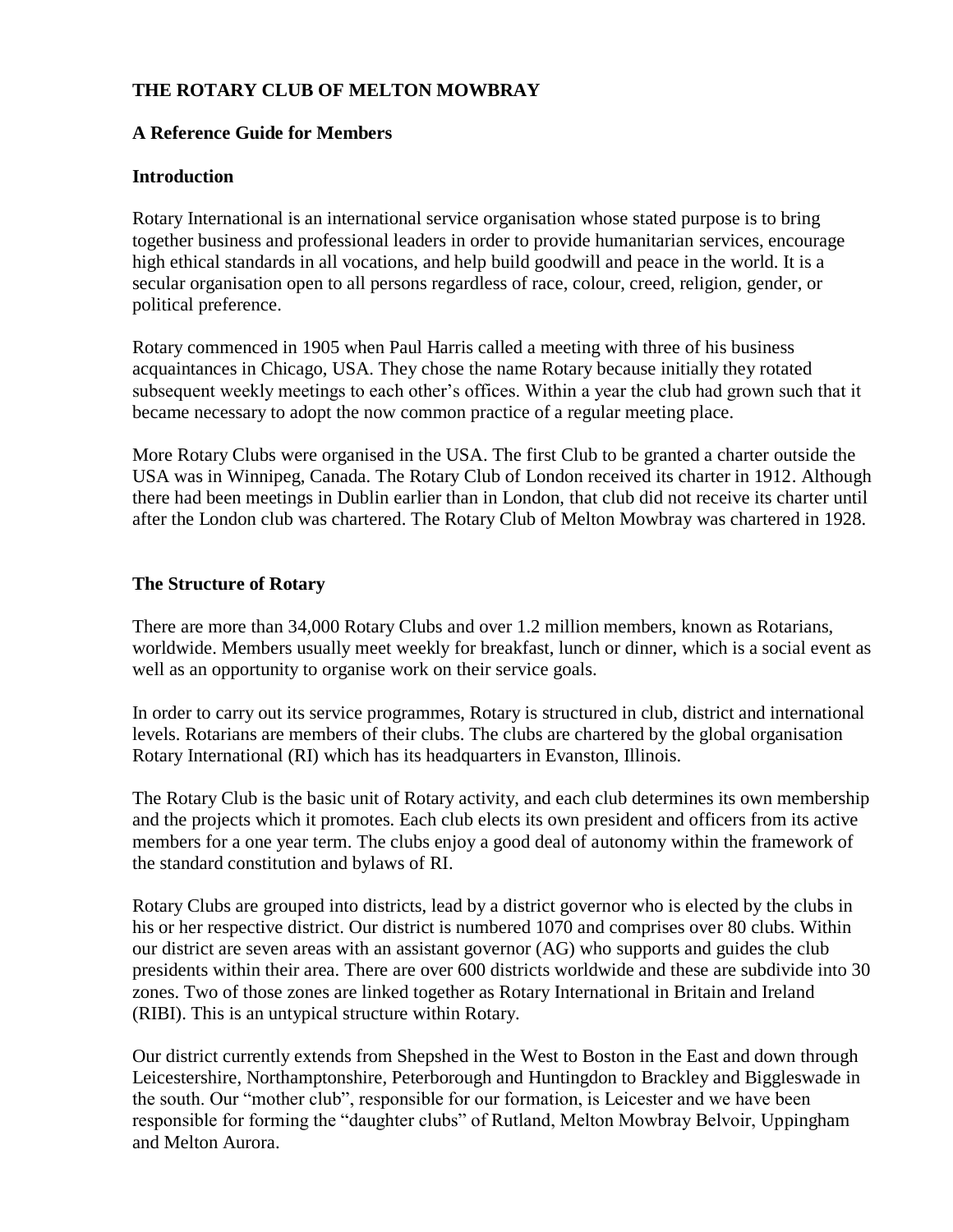# **The Rotary Club of Melton Mowbray**

The club is managed by its officers with the support of a committee structure. Their work is coordinated by a Club Council comprising the officers of the club and elected members. The officers of the club are elected by the members to the position for which they are elected for a year, although it is usual for the Secretary and Treasurer to be re-elected for more than one year but for no more than five consecutive years.

The President presides at all meetings of the Club and Club Council and is expected to represent the Club within Rotary and the community as a whole.

The President Elect is elected to be the President for the succeeding year, and presides at meetings in the absence of the President. The conduct of the club assembly, which sets out the proposals for the year in which this person will be the President, is the responsibility of the President Elect. The President Elect will normally be the chairman of the Club Service Committee which is responsible for matters relating to the operation of the Club.

The Vice President or Vice Presidents are elected by the members, normally to be the President in a following year. Their responsibility within the Club will vary.

The immediate Past President becomes an officer of the Club for the year following that of their presidency.

The Secretary is responsible for the administration of the club and proper recording of proceedings at meetings of the club and the club council.

The Treasurer is responsible for the administration and control of the club's finances.

The Club Council is a co-ordinating body with some specific functions relating to the administration of the club. It provides a means for those responsible for all the activities of the club to discuss them and secure agreement of proposals for members' approval.

The Club has committees to plan, promote and implement activities in line with its purpose. These relate to the administration of the club and to the delivery of service projects.

At the present time we have a club service committee which has the responsibility for organising the regular club meetings, and for other fellowship, recreational and social activities for members.

Linked to the club service committee is a sub committee with the responsibility for communications between members themselves and between the club and the wider community. Also linked to the club service committee is a fundraising committee which is charged with supporting the projects committees in raising funds necessary for the delivery of their projects.

There is a membership committee which is responsible for matters relating to the recruitment and retention of members. We would expect to maintain a membership of between 40 and 50.

The club has recently formed a satellite group which meets for 45 minutes from 6.15 pm on Tuesdays. This enable members who cannot attend the regular weekly meeting to attend. It is also aimed at making membership possible to a younger age group who still work and would find a weekly lunch time meeting impossible.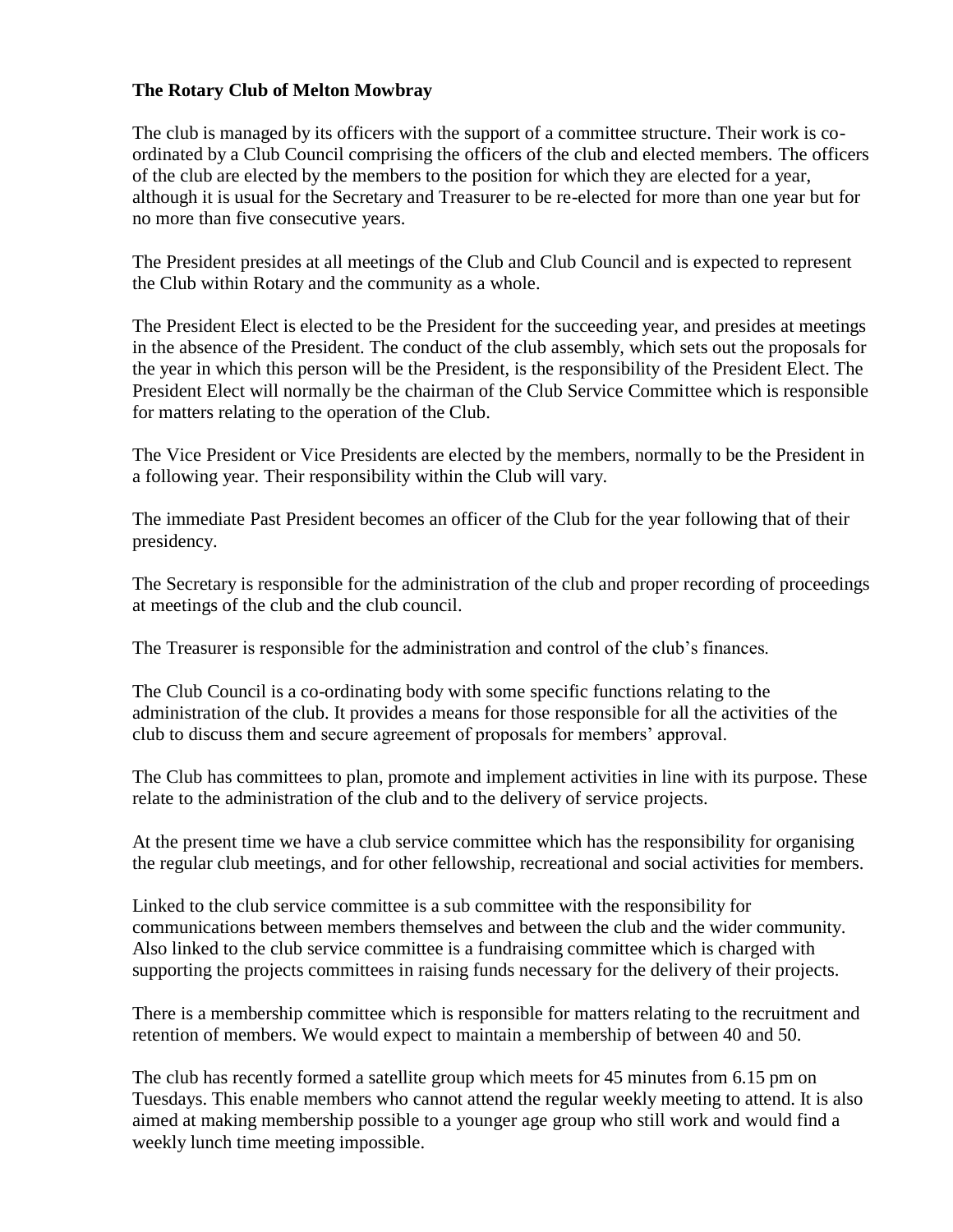# **The Projects Committees**

The community service committee is responsible for projects which are intended to benefit the local community and in particular those who are disadvantaged.

The vocational committee is responsible for projects which are related to the utilisation of the skills of members or support for vocational needs within the local community.

The international committee is responsible for projects which are to assist with humanitarian needs in overseas countries and to improve the understanding of international issues.

The Foundation officer promotes the Rotary Foundation. This is Rotary's own charity which provides significant funding for a wide variety of charitable and educational programmes, including grants to match the funds raised by Rotary clubs for their projects. We would aim to both contribute to and benefit from the Foundation.

The youth committee promotes the various Rotary sponsored competitions, encourages and supports financially the participation of young people in a variety of activities that should be of benefit to themselves and others. It acts in much of its work in collaboration with the other Rotary Clubs in Melton Mowbray. In particular the club supports an Interact Club at Melton Vale Post 16 Centre, consisting of young persons aged 16 to 18.

The work of the service projects committees is undertaken through our own charity. The Rotary Club of Melton Mowbray Charitable Trust has four trustees who are members of the club. They act, within the terms of a trust deed and legislation for charities, in accordance with the wishes of members of the club.

#### **Election to Membership**

Prospective members may contact a Rotary club to inquire about membership but can join a Rotary club only if invited to apply to join. Each prospective Rotarian requires a sponsor who is an existing Rotarian. The application is then considered by the members who are given a maximum of 10 days to produce a credible reason, if indeed one exists, that the applicant is unsuitable for membership. Following this, and subject to no proof of unsuitability being produced, the prospect is introduced to the Club and formally inducted into membership. The new member will be allocated a mentor who will introduce him to the detailed functioning of Rotary both within the Club and wider. There is no limit to the length of the mentoring period.

The Club does not have a formal complaints procedure, but during the period of mentoring it is the responsibility of the mentor to ensure that any complaints, misgivings, doubts etc are suitably addressed. Any member who has a complaint or grievance is entitled to raise this with the Club President.

Honorary membership can be conferred by election on people who would not normally be able to participate fully in activities of the club, but who have distinguished themselves by meritorious service in the furtherance of Rotary ideals.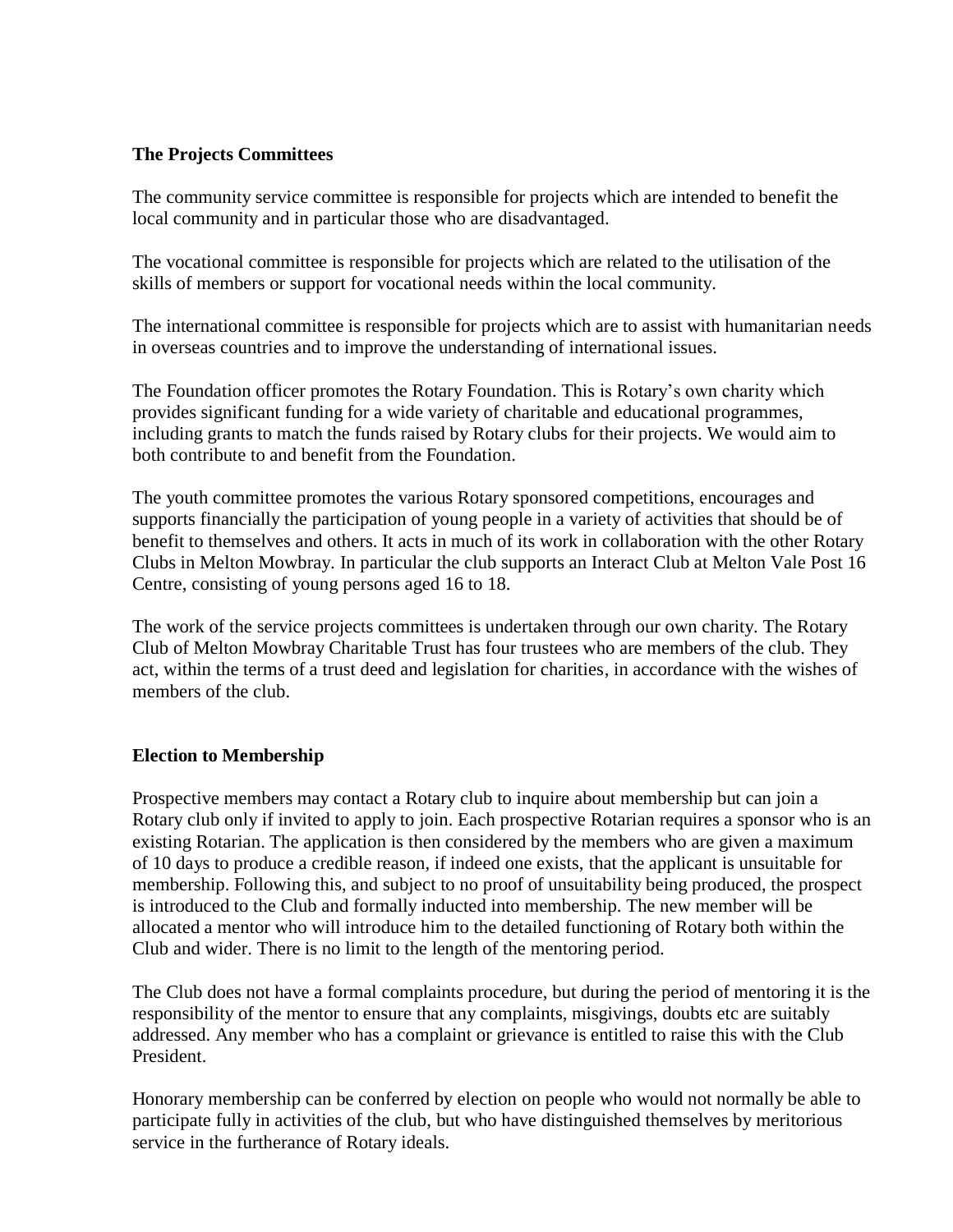### **Elections to Club Council**

The officers of the club serve on Club Council, together with three to six other elected members of the club. It has been the practice for those chairmen of committees who are not officers be included in those that are elected, together with one or two members who do not have that responsibility. The chairmen of committees are usually nominated by the President Elect to serve as such in his or her year of Presidency, with the nominations confirmed by members at the Annual General Meeting.

# **Club Meetings**

The club meets every Monday lunchtime between 1.00 pm and 2.00 pm. The current venue for club meetings is Sysonby Knoll Hotel on Asfordby Road, Melton Mowbray. There are exceptions in that the Club does not meet on a bank holiday Monday and would not meet for two weeks over the Christmas and New Year period. In addition where there is a fifth Monday in the month it has become a tradition that an evening meeting is arranged, usually with guests.

The meetings start promptly and members are encouraged to arrive in good time. Payment for the meal is taken on arrival by the stewards, whose responsibility includes the recording of apologies for absence for the next week. Attendance at the meeting is assumed unless an apology is given either the week before, or by telephone to Duncan & Toplis, preferably by the Friday before the meeting, but certainly before 10 am on the day of the meeting.

Dress for the meeting is usually smart casual, work or business attire.

The format for the regular meeting would comprise a welcome from the President with a grace, followed by a main meal, dessert and tea or coffee. Salads or other dietary options can be provided. After the meal there would be a toast to the Queen, then 20 minutes for a speaker or business with concluding remarks from the President and closure of the meeting with a toast to Rotary.

Club members are expected to play a full part in the activities of a committee. This is likely to involve attending planning meetings and participating in the delivery of particular functions, projects or activities. The Chairmen of committees are expected to co-ordinate the activities of their committee and to achieve a "joined up" approach in the club.

#### **Special Meetings**

There are four special meetings during the year.

We celebrate the granting of the Charter to the Club in March. This has traditionally been a formal black tie evening dinner to which guests from the community and other Rotary clubs are invited.

In April the Annual General Meeting is held with the principal business being to receive reports of the activities of the Club during the current Rotary year, elect the members of club council, confirm the nominations of committee chairmen, and determine the subscription for the ensuing Rotary year. In May the Club Assembly will give the opportunity for members to hear, consider